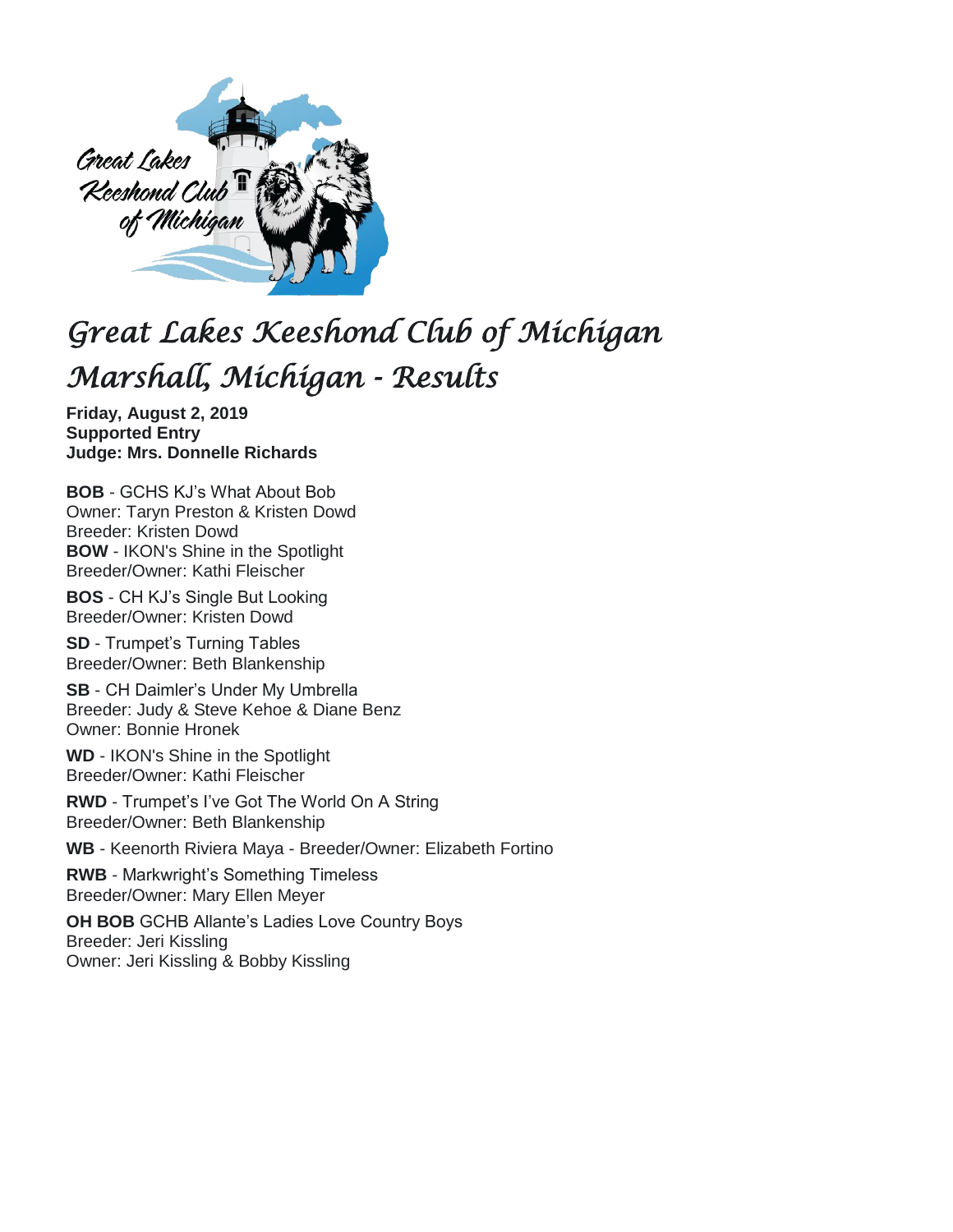**Sweepstakes #1 Saturday August 3,2019 Judge: Mr. Keith Olsen**

**Best In Sweepstakes:** KJ's Like A Boss Breeder/Owner: Kristen Dowd & Eleanor Jackson **Best of Opposite to Best In Sweepstakes:**  Traleigh's Tesla Breeder: Traci Wasser Owner: Carissa Boettcher & Cheryl Boettcher

**Best in Veteran Sweepstakes:** GCH KEENORTH ALL ABOUT U HAITI Owner: Elizabeth Fortino Breeder: Pamela Wendland **Specialty #1 Saturday August 3,2019 Judge: Mr. David B. Swartwood**

**BOB** - GCHS IKON'S Hooray For Hollywood Owner: Teresa Pike & Kathi Fleischer Breeder: Kathi Fleischer

**BOW** - IKON's Shine in the Spotlight Breeder/Owner: Kathi Fleischer

**BOS** - Traleigh's Tesla Breeder: Traci Wasser Owner: Carissa Boettcher & Cheryl Boettcher

**SD** - GCHS KJ's What About Bob Owner: Taryn Preston & Kristen Dowd Breeder: Kristen Dowd

**SB** - CH KJ's Single But Looking Owner: Kristen Dowd & Brianna Killingsworth Breeder: Kristen Dowd

**WD** - IKON's Shine in the Spotlight Breeder/Owner: Kathi Fleischer

**RWD** - Keltic's Irish Rover Owner: Joyce Wilson-Windsor & Nelson Windsor Breeder: Ann McHugh

**WB** - Traleigh's Tesla Breeder: Traci Wasser Owner: Carissa Boettcher & Cheryl Boettcher

**RWB** - Allante's High South Breeder: Jeri Kissling Owner: Jeri Kissling & Bobby Kissling

**OH BOB** GCHB Allante's Ladies Love Country Boys Breeder: Jeri Kissling Owner: Jeri Kissling & Bobby Kissling